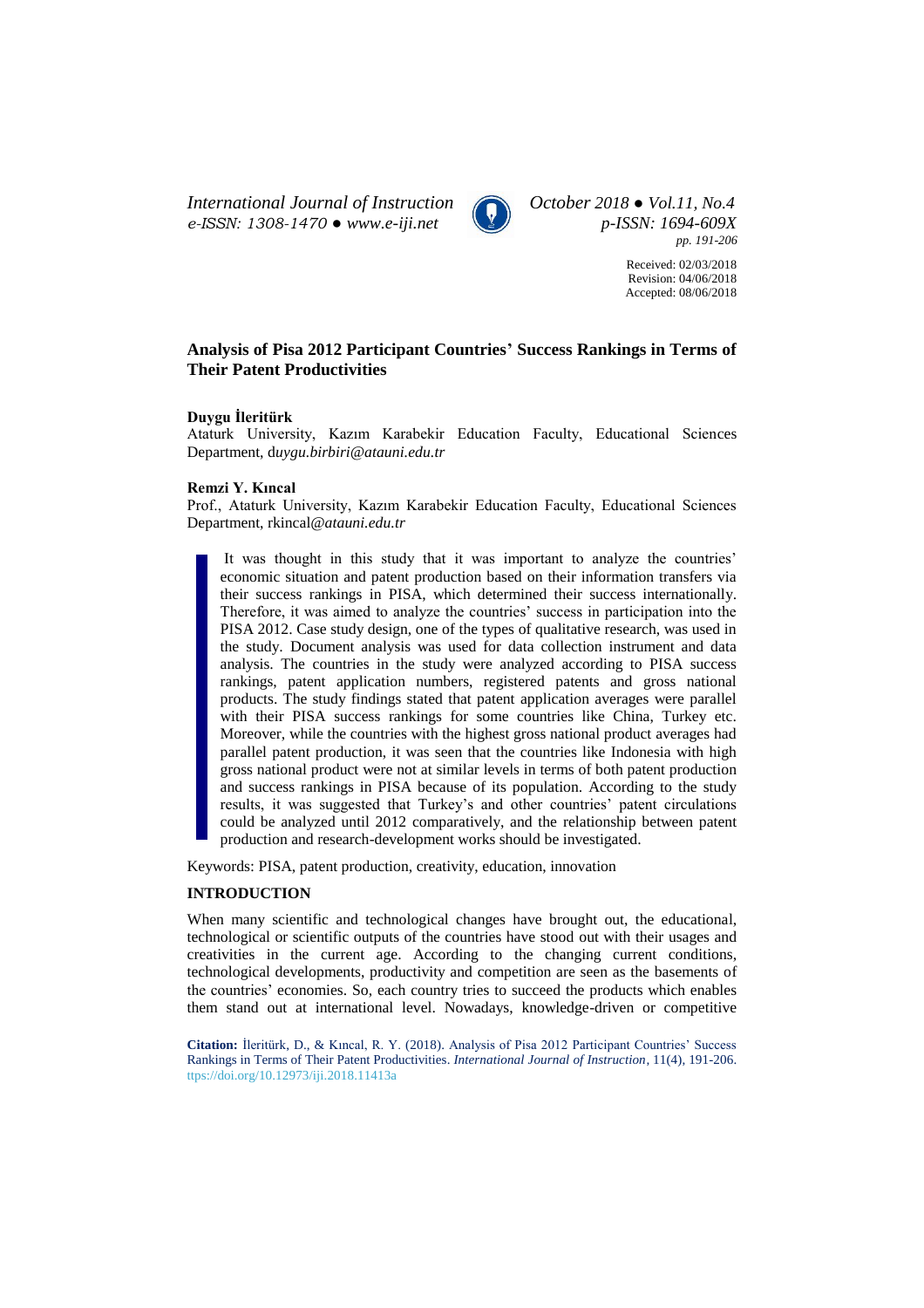business environment is considered as innovation in the societies. Innovation refers to the process of bringing valuable new products to the market i.e. from the idea/concept formulation stage to the successful launching of a new or improved product in the market place, or the result of that process, to meet the explicit or implied needs of current or potential customers (Kalanje, 2017). Especially economists have made significant progress in growth modelling and understanding of the mechanisms of economic growth over the past five decades. So, it also appears that economists have reached a consensus on the notion that long-run economic growth is primarily a product of technical or technological innovation (Tebaldi and Elmslie, 2013).

Creative discoveries or products are made out via intellectual or mental efforts, and also they are called as intellectual quality (Al Kassiri and Corejova, 2015). The information, which has occurred as an intellectual quality in knowledge based society, is defined as transferrable and practicable human capital after research and development process. While a knowledge or idea has been researching and gaining intellectual quality in patent process, it affects the economy positively (Baskaya at al., 2015). The most important factor for succeeding at societal, economic and technological levels which the countries aim in the speed and interaction network that information technologies have created, and in the cultural environment that the concepts of quality and competition have changed, is the sustainability of discoveries and innovations according to knowledge based economies. While innovations are concerned with the commercialization of new ideas; in contrast, an 'invention' may not be directly associated with commercialization. As such, innovation may be seen as a process of interaction and feedback during the various stages of the new product development process. An invention is considered as the generation of a new idea or knowledge, which aims to solve a specific technical problem. Inventions could relate to products or processes and are characteristically protected by trade secrets, utility models/petty patents or patents. Utility models/petty patents or patents are granted/registered under the relevant national/regional law by the relevant national or regional patent office. As not all inventions are commercialized, so it is clear that not all inventions result in innovations (Kalanje, 2017). The significance of education and learning has come out due to technological innovations and discoveries depending on creativity. Improving creativity depends on development of intellectual capital in the information age (Kavak, 2009). Patents are the main parts for sustainability of technological developments and knowledge interactions in the current age. The patented discoveries have gained an innovative feature and also they could be used as financial gain within the developing production (Baskaya, Klumpp and Cuypers, 2015). Patents are considered to be a comprehensive resource for characterizing inventions and generating appropriate patent indicators (Khramova at al., 2013). The number of patents owned by an enterprise has often been used as one of the main indicators for determining innovation intensity of that enterprise. In addition, patents are also used as a measure of output of innovation (Kalanje, 2017). Patents are the direct products of technological researches, and also the product could support to increase academic productions and to contribute to them financially (Baskaya at al., 2015). Therefore, education has an important role for enabling sustainability of development as institutionally and developing the institutions.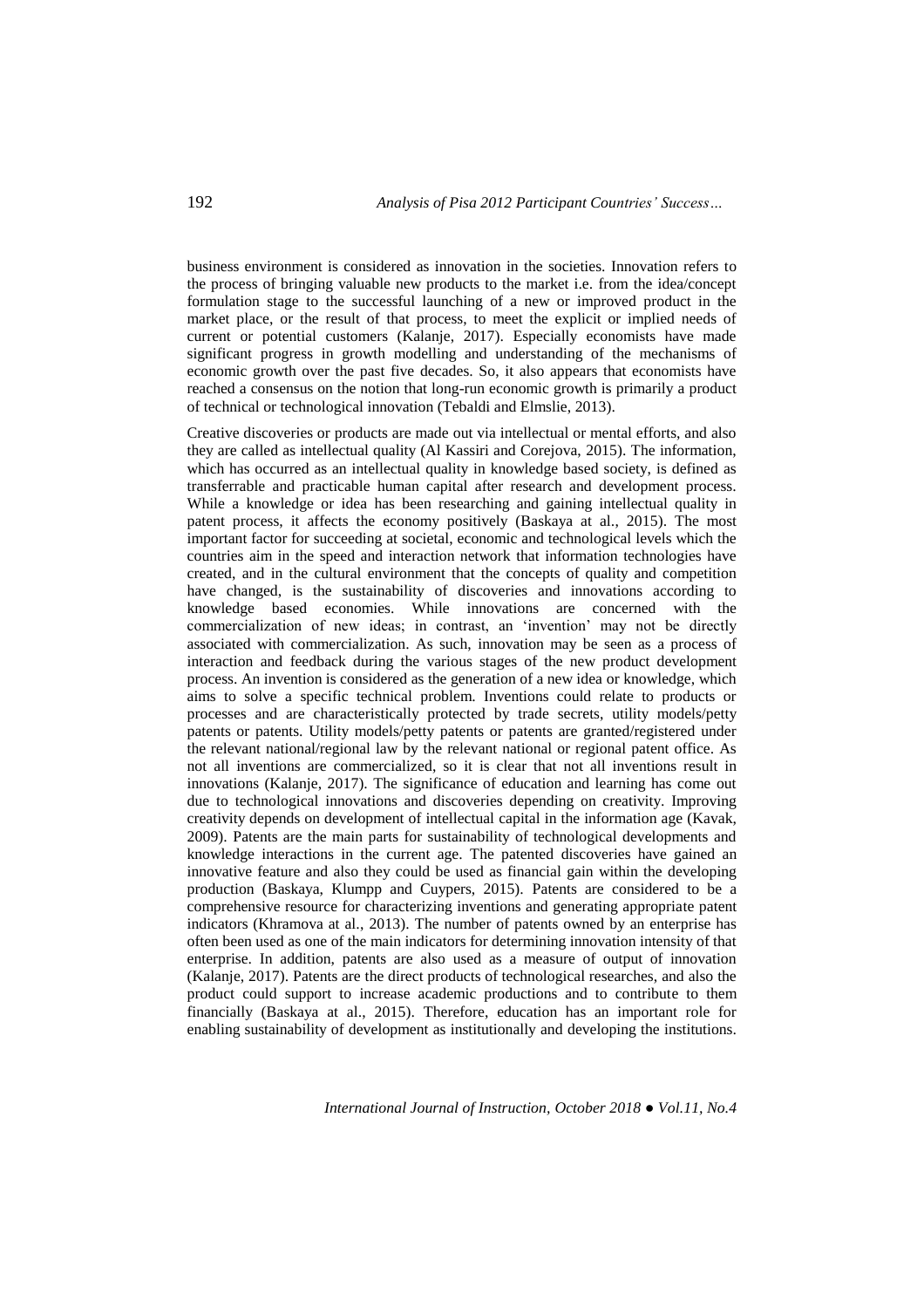Patents are significant predictors for growth rather educational institutions (Bjornskov and Meon, 2013). In this manner, it could be said that the actions and services of educational institutions contribute to the production of patents and growth indirectly. The competitive market in the international manner also supports to increase and to develop the practices and products of the countries in their education systems while increasing skilled labor via education contributes to economy (Hoareau at al., 2013). Skilled labor and economy contribute to each other alternately, and so it could also be pointed out to increase the quality of education and its practices. Sims (2013) states that measuring the effectiveness of a country's educational system can be difficult because of the fact that it is too difficult to compare the countries especially internationally. Therefore, some researchers have used international tests instead of national standardized tests or grade. The effect upon education of growing economies of the countries is determined partially according to the international tests' results and rankings which are the determiners of educational success of the countries internationally (Parcero and Ryan, 2016). So, the success rankings of PISA and TIMSS, which are organized to identify the countries' academic success internationally, could be said to be related to the patent production based on information transfer and economic structure indirectly. The relationship between patents and economic growth arises out of the rationale that stronger patent rights positively influence innovation through cost-saving technologies and new product development, which in turn promote economic growth (Hudson & Minea 2013; Raghupathi & Raghupathi, 2017). Innovation and economic growth have supported each other bidirectionally(Pradhan at al., 2018). It is also related to the investment at national and global level. It could be said that investing education is a very significant determiner for innovation and economic growth (Kourtit at al., 2018). So, the international tests enable the researchers to analyze both the academic and cognitive skills of the countries partially, and also they contribute to the relationship between economic growth and education of the countries. Moreover the countries' population is also an identifier for economic growth because of the fact that there are so many positive and negative evidences about their relationship. Furuoka (2018) has stated that the theory proposes under a condition when negative effects of population growth on per capita income dominate the relationship between the two variables, population growth has a detrimental effect on economic growth. Zhang's study (2015) has been implemented to examine the relationship between population and economic growth in ten Asian countries for the period of 1991–2012. The findings were mixed: the relationship between population and economic growth was negative in five countries while in the other five countries the relationship was positive. Moreover, Garza-Rodriguez et al. (2016) employed different methods to examine the relationship between population growth and economic growth in Mexico for the period of 1960–2015. The researchers discovered bidirectional causality between population and economic growth in the country. Therefore, in this study the success rankings of the countries, which participated into PISA 2012, would be aimed to be analyzed in terms of their patent productivities and gross national products. Accordingly, research question has been organized as follows.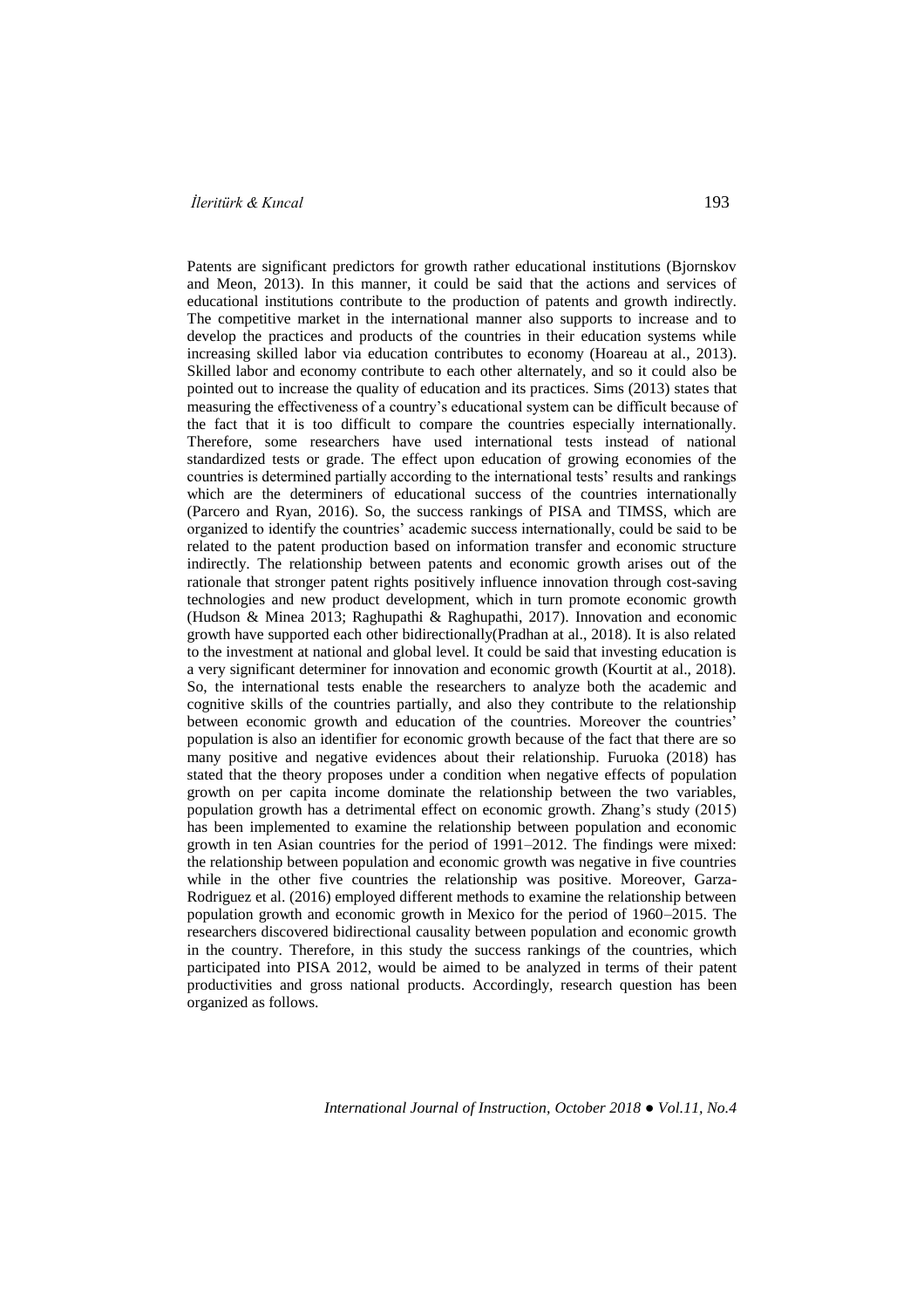'How does the success rankings of the participant countries into PISA 2012 change according to their patent applications, registered patents, populations and gross national products?'

### **METHOD**

#### *Research Design*

Qualitative research method was used in the study. Qualitative case study design was used as the research design. Researchers in the case study don't follow a stable form like the article in the other research designs. Qualitative case studies are the research types in which one or more cases are analyzed in a deep way (Yin, 2014). Many data collection instruments such as interview, focus group interview, observation or document analysis could be used in case studies. Case study is not a specific technique, but so it is that the data are brought out together to point the utility of the social object (Punch, 2014). The study was limited to PISA 2012 success rankings and 2012 patent and population data.

#### *Data Collection and Analysis*

Document analysis was used for data analysis in the study. Document analysis is an analysis of materials which include information about the research question. The documents used in the study could be written materials (book, magazine, newspaper, letter, diary, formal forms or statistics) and also film, video or photographs related to the issue. The importance of the sources and which of them is used as data source are related to the research topic and questions (Merriam and Tisdell, 2016). The data of the study were collected from World Bank reports, the statistics and formal reports published by World Intellectual Property Organization (WIPO) and OECD reports. So, the study was limited to the reports and statistics about 2012 and PISA 2012 average success rankings. Rowlinson (2004) stated five different stages of classification which was done for document analysis. Rowlinson has started firstly to obtain and organize the documents used in the study. After the first stage is done, the other stages are as follows, respectively: checking the originality by testing documents' reliabilities and validities, understanding the documents, analyzing the documents by classifying them within a category or categories, and using them in the study report. In the study, the following steps were followed in the analysis of the documents.

- 1. Obtaining and organizing the documents: What kinds of documents were needed and how they were reached were identified in terms of research question and aims. So, WIPO and OECD reports and statistics including PISA 2012 and patent applications, registered patents and gross national products were reached.
- 2. Checking originality: The data used in the study were the primary data, and they were obtained from the formal websites and publications.
- 3. Understanding the documents: PISA 2012 success rankings and WIPO statistics about patents were analyzed comparatively.
- 4. Analyzing the documents: Data set included all the document and they were analyzed into seven categories according to the research aim. These categories were prospectively the average scores of mathematical literacy of PISA 2012, average scores of science literacy of PISA 2012, the average scores of reading skills literacy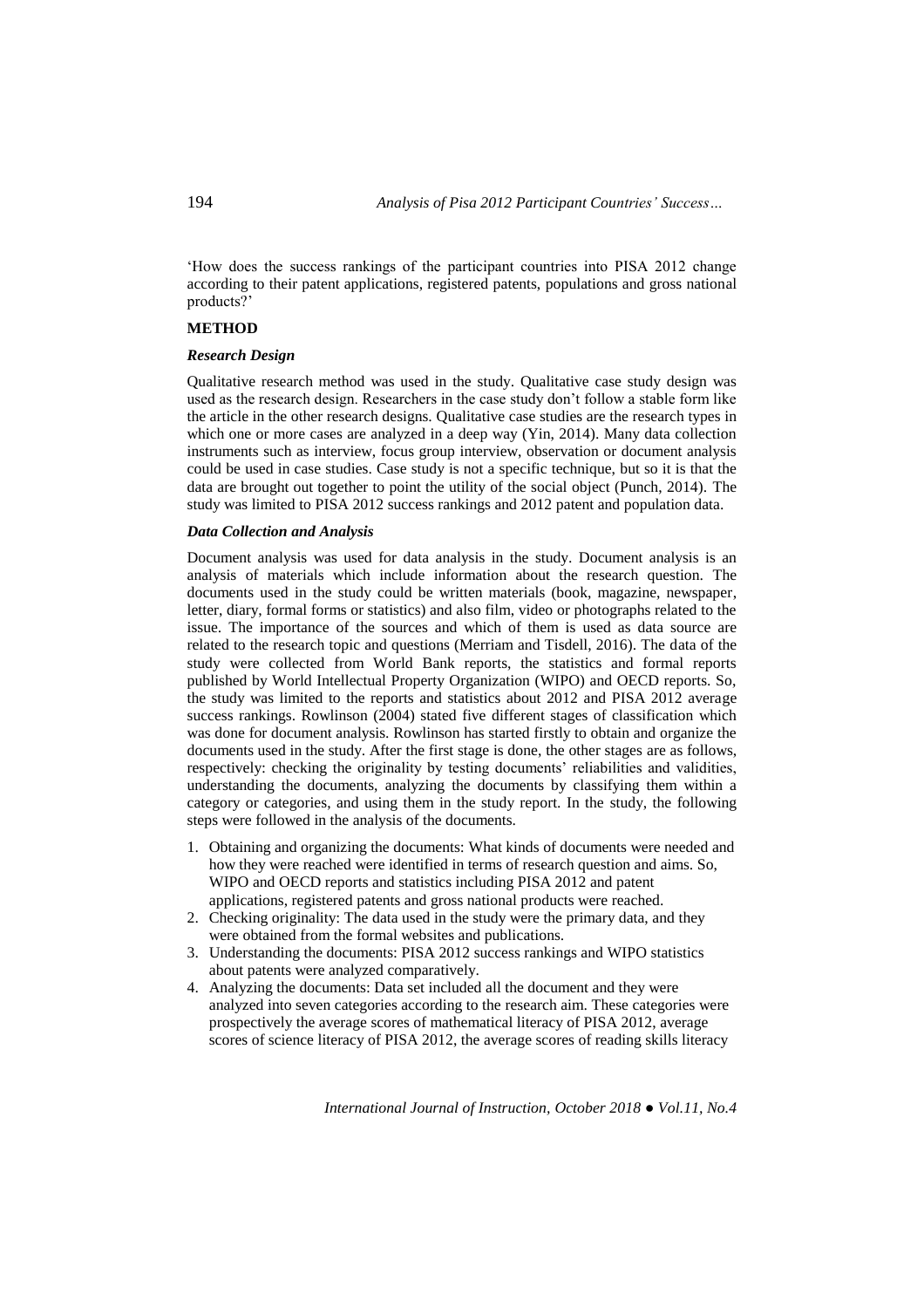of PISA 2012, population, patent applications, registered patents in 2012 and gross national products relating to 2012. Data consistency was done by two different experts. The data relating to each country's average scores were analyzed according to the variables, and so the data obtained from data analysis were classified into the categories. Each category was evaluated by two researchers.

5. Using the documents in the study: The analyzed data were interpreted in the findings and results of the study.

## **FINDINGS**

## *The analysis of success rankings of the participant countries in PISA 2012*

#### Table 1

The averages, population, patent applications, registered patents and gross national products of the countries above OECD average in PISA 2012 (OECD, 2013; WIPO, 2016)

|                     | Average points<br>of mathematical<br>literacy of PISA<br>2012 | Average<br>points of<br>reading<br>literacy of<br><b>PISA 2012</b> | Average<br>points of<br>science<br>literacy of<br><b>PISA 2012</b> | Population<br>(million) | Patent<br>applications in<br>2012 | Registered<br>patents in<br>2012 | Gross<br>National<br>Product<br>(\$ billion) |
|---------------------|---------------------------------------------------------------|--------------------------------------------------------------------|--------------------------------------------------------------------|-------------------------|-----------------------------------|----------------------------------|----------------------------------------------|
| OECD average        | 494                                                           | 496                                                                | 501                                                                |                         |                                   |                                  |                                              |
| Shanghai-China      | 613                                                           | 570                                                                | 580                                                                |                         |                                   |                                  |                                              |
| Singapore           | 573                                                           | 542                                                                | 551                                                                | 5.47                    | 13.488                            | 7498                             | 401.78                                       |
| Hong Kong-<br>China | 561                                                           | 545                                                                | 555                                                                |                         |                                   |                                  |                                              |
| Taiwan-China        | 560                                                           | 523                                                                | 523                                                                |                         |                                   |                                  |                                              |
| China               |                                                               |                                                                    |                                                                    | 1364.27                 | 678.872                           | 225.394                          | 14880.59                                     |
| South Korea         | 554                                                           | 536                                                                | 538                                                                | 50.42                   | 244.615                           | 141.517                          | 1595.20                                      |
| Macao-China         | 538                                                           | 509                                                                | 521                                                                |                         |                                   |                                  |                                              |
| Japan               | 536                                                           | 538                                                                | 547                                                                | 127.13                  | 546.054                           | 393.399                          | 4463.07                                      |
| Liechtenstein       | 535                                                           | 516                                                                | 525                                                                | 0.04                    | 1026                              | 542                              |                                              |
| Switzerland         | 531                                                           | 509                                                                | 515                                                                | 8.19                    | 43.523                            | 19.795                           | 436.41                                       |
| Netherlands         | 523                                                           | 511                                                                | 522                                                                | 16.85                   | 31.643                            | 16370                            | 619.62                                       |
| Estonia             | 521                                                           | 516                                                                | 541                                                                | 1.31                    | 296                               | 201                              | 32.75                                        |
| Finland             | 519                                                           | 524                                                                | 545                                                                | 5.46                    | 13.069                            | 6.493                            | 213.79                                       |
| Canada              | 518                                                           | 523                                                                | 525                                                                | 35.54                   | 57.361                            | 31409                            | 1454.99                                      |
| Poland              | 518                                                           | 523                                                                | 526                                                                | 38                      | 6290                              | 2829                             | 865.56                                       |
| Belgium             | 515                                                           | 509                                                                | 505                                                                | 11.23                   | 12.263                            | 6420                             | 362.78                                       |
| Germany             | 514                                                           | 508                                                                | 524                                                                | 80.89                   | 197.768                           | 80.245                           | 3453.99                                      |
| Vietnam             | 511                                                           | 508                                                                | 528                                                                | 90.73                   | 3849                              | 1072                             | 436.08                                       |
| Austria             | 506                                                           | 490                                                                | 506                                                                | 8.53                    | 12.692                            | 5661                             | 372.74                                       |
| Australia           | 504                                                           | 512                                                                | 521                                                                | 23.49                   | 35.450                            | 96.644                           | 22.172                                       |
| Ireland             | 501                                                           | 523                                                                | 522                                                                | 4.61                    | 4341                              | 2096                             | 204.91                                       |
| Slovenia            | 501                                                           | 481                                                                | 514                                                                | 2.06                    | 496                               | 232                              | 56.95                                        |
| Denmark             | 500                                                           | 496                                                                | 498                                                                | 5.64                    | 11.179                            | 4537                             | 239.70                                       |
| New Zealand         | 500                                                           | 512                                                                | 516                                                                | 4.51                    | 8568                              | 6913                             | 144.61                                       |
| Czech Republic      | 499                                                           | 493                                                                | 508                                                                | 10.51                   | 2036                              | 1153                             | 297.80                                       |
|                     |                                                               |                                                                    |                                                                    |                         |                                   |                                  |                                              |

In total, 65 countries participated in PISA 2012 with OECD countries and other countries which are not members of OECD. PISA 2012 consists of science, reading skills and mathematical literacy sub-fields. According to Table 1, when the averages of the countries have been analyzed, Shanghai-China, Singapore, Hong Kong-China, Taiwan-China and South Korea have stood out to be top 5. Moreover, patent applications and registered patents have been held wholly for China but Hong Kong,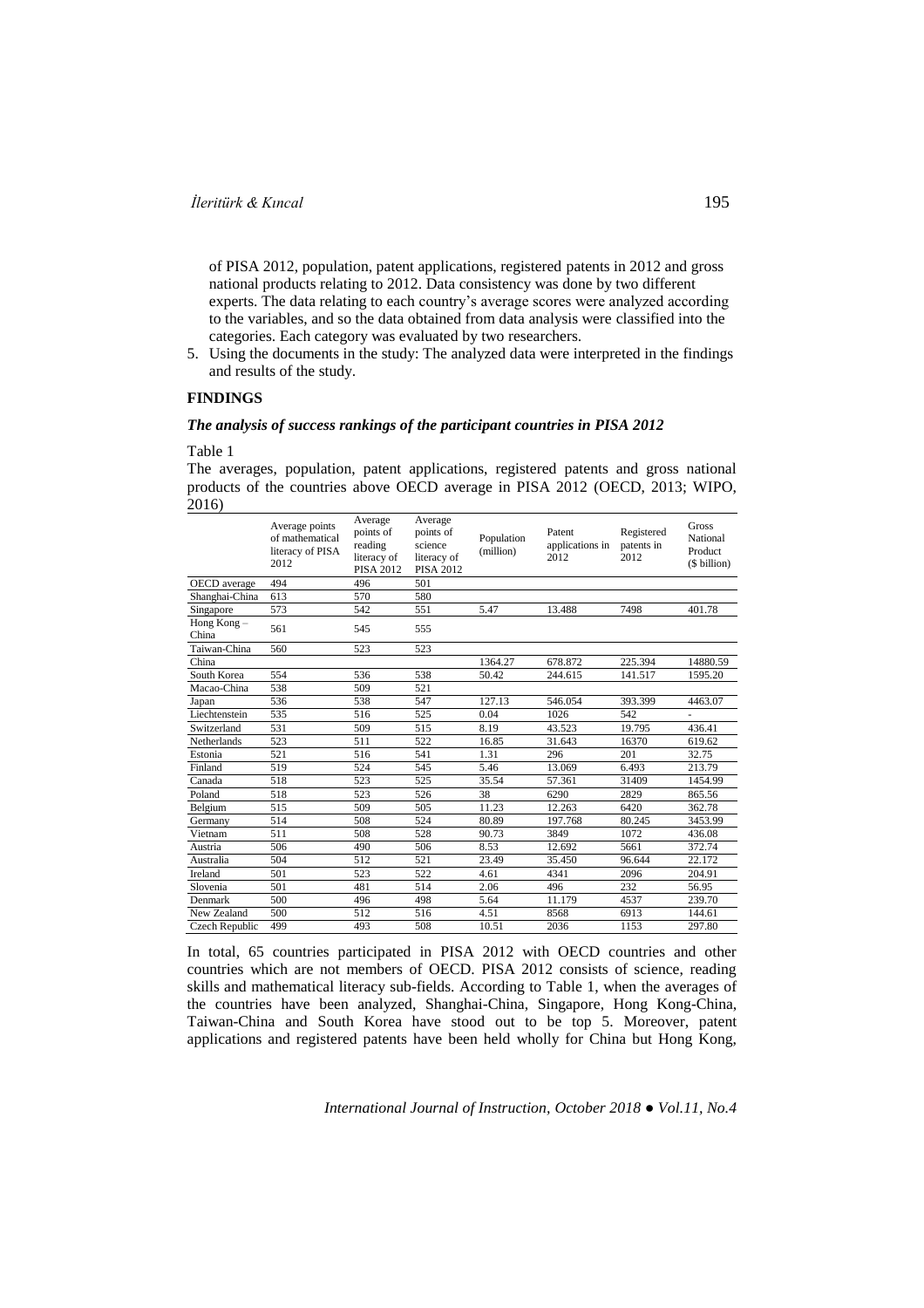Shanghai and Taiwan in China participated in PISA 2012. So, there is no data for these provinces individually.

## Table 2

The averages, population, patent applications, registered patents and gross national products of the countries at OECD average in PISA 2012 (OECD, 2013; WIPO, 2016)

|                       | Average points<br>of mathematical<br>literacy of PISA<br>2012 | Average<br>points of<br>reading<br>literacy of<br><b>PISA</b><br>2012 | Average<br>points of<br>science<br>literacy of<br><b>PISA</b><br>2012 | Population<br>(million) | Patent<br>applications<br>in 2012 | Registered<br>patents in<br>2012 | Gross<br>National<br>Product<br>(\$ billion) |
|-----------------------|---------------------------------------------------------------|-----------------------------------------------------------------------|-----------------------------------------------------------------------|-------------------------|-----------------------------------|----------------------------------|----------------------------------------------|
| France                | 495                                                           | 505                                                                   | 499                                                                   | 66.2                    | 72.077                            | 41.825                           | 2443.39                                      |
| United<br>Kingdom     | 494                                                           | 499                                                                   | 514                                                                   | 64.51                   | 59.427                            | 24.146                           | 2327.31                                      |
| Iceland               | 493                                                           | 483                                                                   | 478                                                                   | 0.33                    | 327                               | 154                              | 12.80                                        |
| Latvia                | 491                                                           | 489                                                                   | 502                                                                   | 1.99                    | 371                               | 262                              | 41.90                                        |
| Luxemburg             | 490                                                           | 488                                                                   | 491                                                                   | 0.56                    | 2501                              | 1152                             | 35.50                                        |
| Norway                | 489                                                           | 504                                                                   | 495                                                                   | 5.14                    | 6525                              | 3359                             | 319.28                                       |
| Portugal              | 487                                                           | 488                                                                   | 489                                                                   | 10.4                    | 1154                              | 315                              | 272.89                                       |
| Italy                 | 485                                                           | 490                                                                   | 494                                                                   | 61.34                   | 29394                             | 16558                            | 2072.74                                      |
| Spain                 | 484                                                           | 488                                                                   | 496                                                                   | 46.4                    | 12053                             | 5449                             | 1495.37                                      |
| Russian<br>Federation | 482                                                           | 475                                                                   | 486                                                                   | 143.82                  | 49889                             | 34799                            | 3336.48                                      |
| Slovakia              | 482                                                           | 463                                                                   | 471                                                                   | 5.42                    | 403                               | 231                              | 137.48                                       |
| <b>USA</b>            | 481                                                           | 498                                                                   | 497                                                                   | 318.86                  | 747.522                           | 361.245                          | 15878.11                                     |
| Lithuania             | 479                                                           | 477                                                                   | 496                                                                   | 2.93                    | 211                               | 113                              | 70.84                                        |
| Sweden                | 478                                                           | 483                                                                   | 485                                                                   | 9.69                    | 18.873                            | 12.309                           | 411.84                                       |
| Hungary               | 477                                                           | 488                                                                   | 494                                                                   | 9.86                    | 1721                              | 990                              | 221.28                                       |
| Croatia               | 471                                                           | 485                                                                   | 491                                                                   | 4.24                    | 377                               | 244                              | 86.13                                        |

Table 2 shows that France, United Kingdom, Iceland, Latvia, Luxemburg, Norway, Portugal, Italy, Spain, Russian Federation, Slovakia, USA, Lithuania, Sweden, Hungary and Croatia have been at OECD average.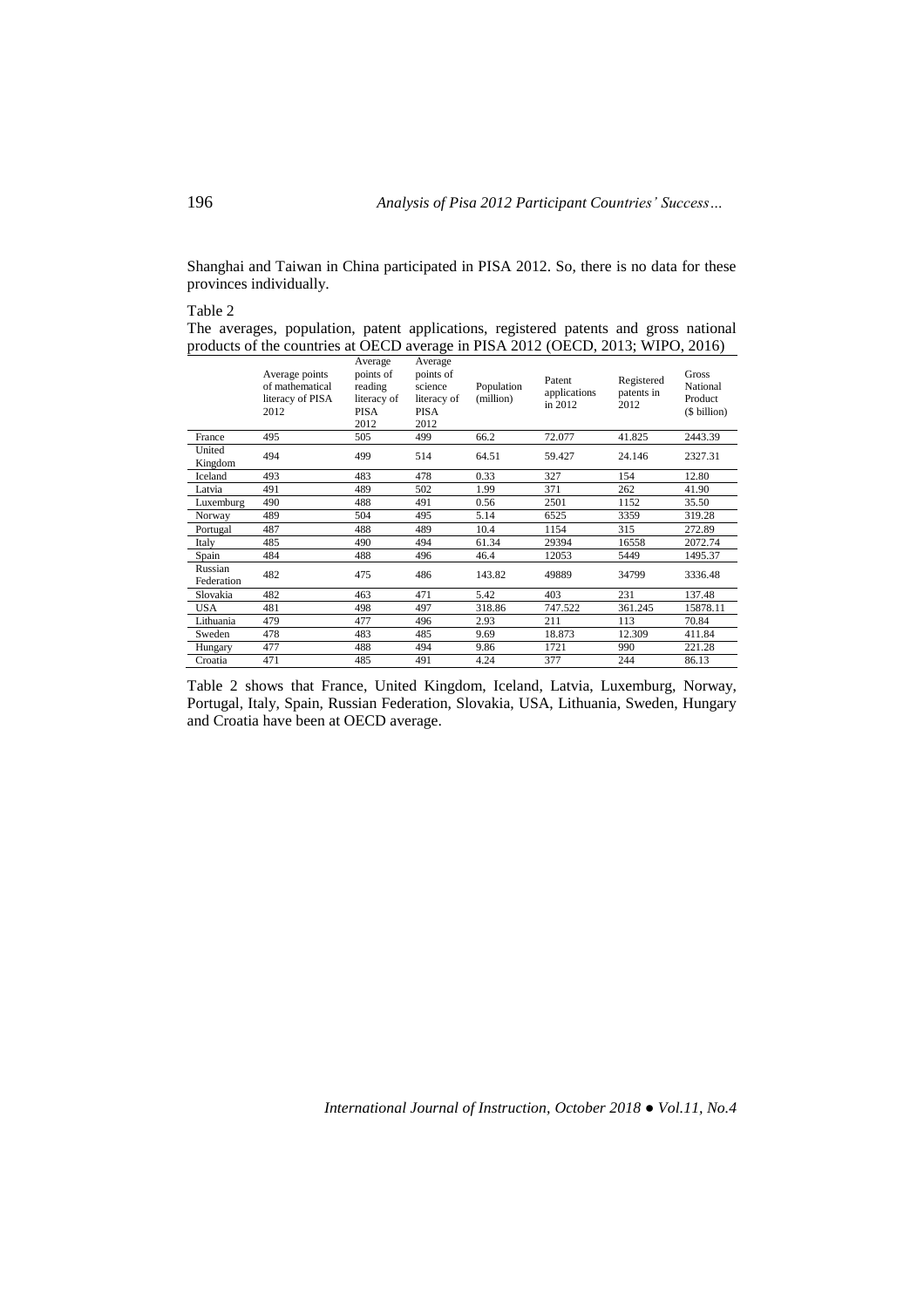#### Table 3

The averages, population, patent applications, registered patents and gross national products of the countries below OECD average in PISA 2012 (OECD, 2013; WIPO, 2016)

|                                | Average<br>points of<br>mathematical<br>literacy of<br><b>PISA 2012</b> | Average<br>points of<br>reading<br>literacy<br>of PISA<br>2012 | Average<br>points of<br>science<br>literacy<br>of PISA<br>2012 | Population<br>(million) | Patent<br>applications in<br>2012 | Registered<br>patents in<br>2012 | <b>Gross</b><br>National<br>Product<br>$($ \$<br>billion) |
|--------------------------------|-------------------------------------------------------------------------|----------------------------------------------------------------|----------------------------------------------------------------|-------------------------|-----------------------------------|----------------------------------|-----------------------------------------------------------|
| Israel                         | 466                                                                     | 486                                                            | 470                                                            | 8.22                    | 17857                             | 7515                             | 241.41                                                    |
| Greece                         | 453                                                                     | 477                                                            | 467                                                            | 10.96                   | 1135                              | 517                              | 277.22                                                    |
| Serbia                         | 449                                                                     | 446                                                            | 445                                                            | 7.13                    | 266                               | 183                              | 90.02                                                     |
| Turkev                         | 448                                                                     | 475                                                            | 463                                                            | 75.84                   | 6215                              | 1453                             | 1336.18                                                   |
| Romania                        | 445                                                                     | 438                                                            | 439                                                            | 19.91                   | 1299                              | 452                              | 351.06                                                    |
| Cyprus                         | 440                                                                     | 449                                                            | 438                                                            | 1.15                    | 447                               | 151                              | 27.40                                                     |
| Bulgaria                       | 439                                                                     | 436                                                            | 438                                                            | 7.23                    | 385                               | 143                              | 112.82                                                    |
| <b>United Arab</b><br>Emirates | 434                                                                     | 442                                                            | 448                                                            | 9.45                    | 1603                              | 90                               | 524.98                                                    |
| Kazakhstan                     | 432                                                                     | 393                                                            | 425                                                            | 17.29                   | 504                               | 139                              | 361.11                                                    |
| Thailand                       | 427                                                                     | 441                                                            | 444                                                            | 67.22                   | 7005                              | 1095                             | 907.35                                                    |
| Chile                          | 423                                                                     | 441                                                            | 445                                                            | 17.77                   | 3467                              | 893                              | 367.63                                                    |
| Malesia                        | 421                                                                     | 398                                                            | 420                                                            | 30.19                   | 7811                              | 2825                             | 640.95                                                    |
| Mexico                         | 413                                                                     | 424                                                            | 415                                                            | 123.8                   | 16.239                            | 12.738                           | 1972.25                                                   |
| Montenegro                     | 410                                                                     | 422                                                            | 410                                                            | 0.62                    | 79                                | $\sim$                           | 8.51                                                      |
| Uruguay                        | 409                                                                     | 411                                                            | 416                                                            | 3.42                    | 730                               | 41                               | 62.63                                                     |
| Costa Rica                     | 407                                                                     | 441                                                            | 429                                                            | 4.94                    | 645                               | 74                               | 63.25                                                     |
| Albania                        | 394                                                                     | 394                                                            | 397                                                            | 2.89                    |                                   | $\theta$                         | 28.46                                                     |
| <b>Brazil</b>                  | 391                                                                     | 410                                                            | 405                                                            | 202.03                  | 32.240                            | 3491                             | 3026.27                                                   |
| Argentina                      | 388                                                                     | 396                                                            | 406                                                            | 41.8                    | 5157                              | 1078                             |                                                           |
| Tunisia                        | 388                                                                     | 404                                                            | 398                                                            | 11                      | 666                               | 624                              | 114.34                                                    |
| Jordan                         | 386                                                                     | 399                                                            | 409                                                            | 6.61                    | 466                               | 60                               | 71.65                                                     |
| Colombia                       | 376                                                                     | 403                                                            | 399                                                            | 48.93                   | 2196                              | 1714                             | 555.09                                                    |
| Qatar                          | 376                                                                     | 388                                                            | 384                                                            | 2.27                    | 129                               | 10                               | 268.60                                                    |
| Indonesia                      | 375                                                                     | 396                                                            | 382                                                            | 252.81                  | 76                                | 19                               | 2303.46                                                   |
| Peru                           | 368                                                                     | 384                                                            | 373                                                            | 30.77                   | 1207                              | 436                              | 327.24                                                    |

According to table 3, Israel, Greece, Serbia and Turkey's scores are much more parallel with OECD averages while Albania, Brazil, Argentina, Tunisia, Jordan, Colombia, Qatar, Indonesia and Peru's scores are much lower than OECD averages. Table 3 shows that the rates of the registered patents to patent applications of Jordan (%12), Costa Rica (%11) and Uruguay (%5) are the lowest.

#### *Analyzing the participant countries in PISA 2012 in terms of population*

When the participant countries' population has been analyzed, the most populated countries are respectively China-1364.27 million, USA- 318.86 million, Indonesia-252 million, Russian Federation – 143 million and Japan-127 million. Montenegro (620.000), Luxembourg (560.000), Iceland (330.000) and Liechtenstein (40.000) have been found to be the least populated countries. It could be said that Turkey, which has 75.84 million, has been one of the most populated countries. China and Japan, which are highly most populated countries, could be said to draw attention to their education systems because they are also top performers in PISA 2012.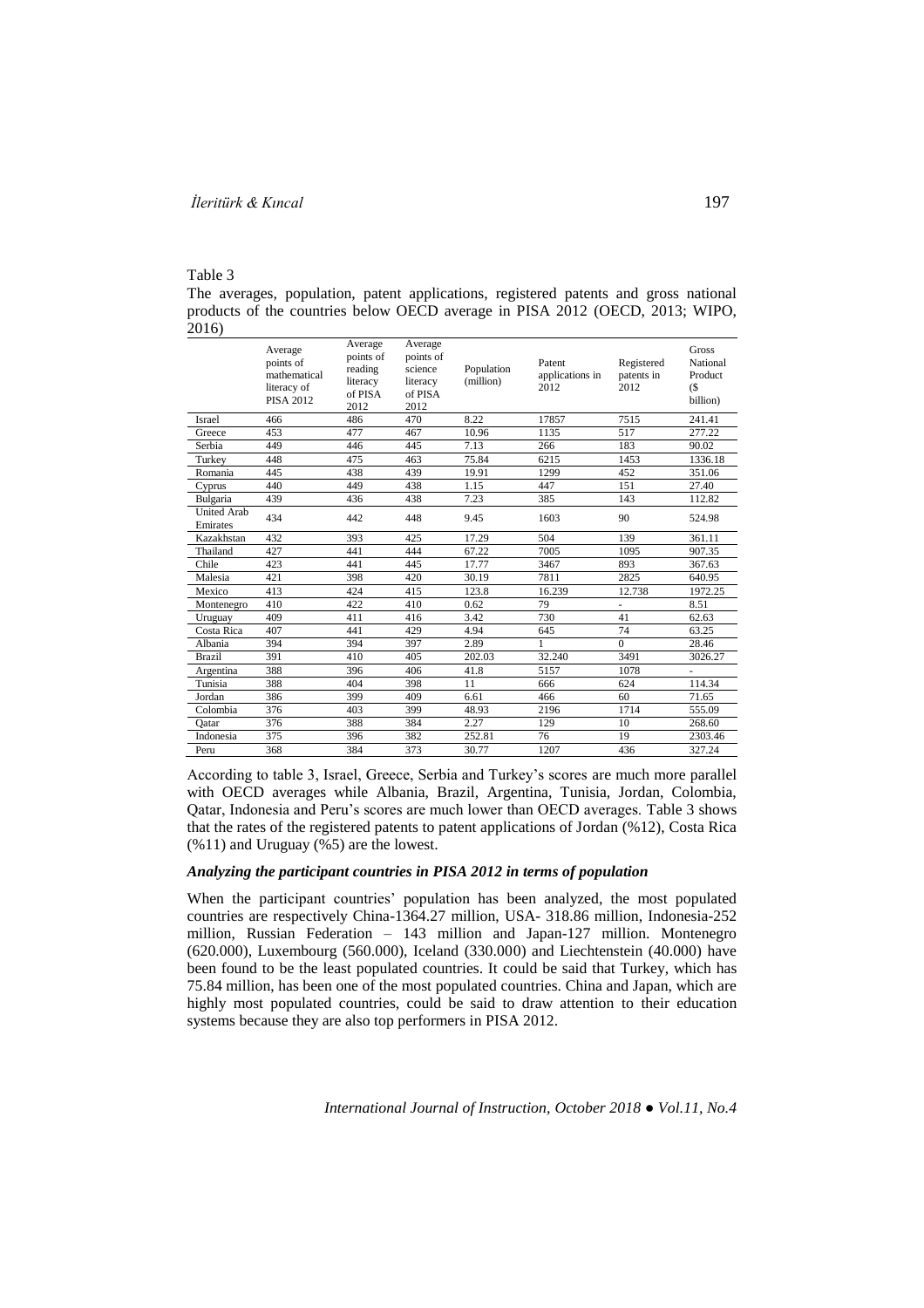#### *Analyzing the participant countries in PISA 2012 in terms of patent applications*

While patent production had %9.2 growth in 2012, it could be seen that the growth rate has been the fastest in the last 18 years (World Intellectual Property Organization, 2013). According to the participant countries` success rankings in PISA 2012, USA – 747.522, China – 678.872, Japan – 546.054, South Korea – 244.615, Germany-197.768, France-72.077, United Kingdom-59.427, Canada-57.361, Russian Federation-49.889 and Switzerland-43.523 patent applications has been done, and so they are seen to be top 10. According to 2012 patent data, Albania-1, Indonesia-76, Montenegro-79, Qatar-129, Lithuania – 211, Serbia- 266, Estonia-296, Iceland-327, Latvia-371, Croatia-377 and Bulgaria-385 patent applications have been the lowest performers at patent applications. Turkey's patent applications were 6215 in 2012. Patent application averages show the countries' productivity, so it could be said to be a significant indicator in determining the relationship among productivity, creativity and academic PISA success.

#### *Analyzing the participant countries in PISA 2012 in terms of registered patents*

According to the registered patent numbers in 2012, the top countries have been Japan-393.399, USA-361.245, and South Korea-141.517. China-225.394 has been the country with one of the most registered patents but it has not been included in the study because of the fact that it participated in the PISA regionally. The countries with low performers at registered patent numbers have been Montenegro and Albania-0, Qatar-10, Indonesia-19, Uruguay- 41, Jordan- 60 and Costa Rica-74. When analyzed the correlation between the countries, patent applications and registered patent numbers, the rates of the registered patents to patent applications are Croatia %64, Lithuania %53, Iceland %40, Bulgari %38, Latvia %70 and Serbia %68 while Croatia, Lithuania, Iceland, Bulgaria, Latvia and Serbia have the least patent applications. There have been no registered patents for Montenegro and Albania which had the least registered patents. Moreover Japan, which was one of the most patent applications in 2012, has had %72 registered patents to patent applications while the rate of registered patents of USA, which had the most patent applicants in 2012, has been %48 to its patent applications. China has had %33 registered patents to patent applications while South Korea has had %57 registered patents to patent applications. Therefore, the rates between the countries' patent applications and registered patents could be said to be related to their levels of development. According to the rates between registered patents and patent applications, it could be said that Japan is the top performer at registered patents.

Table 3 shows that according to the rates of registered patents to patent applications, Jordan (%12), Costa Rica (%11) and Uruguay (%5) are the lowest. According to the patent data of 2012, Turkey's patent applications were 6215 while registered patents of Turkey were 1453. The rate between registered patents and patent applications of Turkey is %23. USA has had the most gross national product with \$16.163.158.000 while China has been the second one with \$8.461.623.162.714 according to the data of gross national product of the countries of 2012. So, it could be said that the countries' gross national products are parallel with their patent applications and registered patents. According to table 3, Indonesia has a high value for gross national product -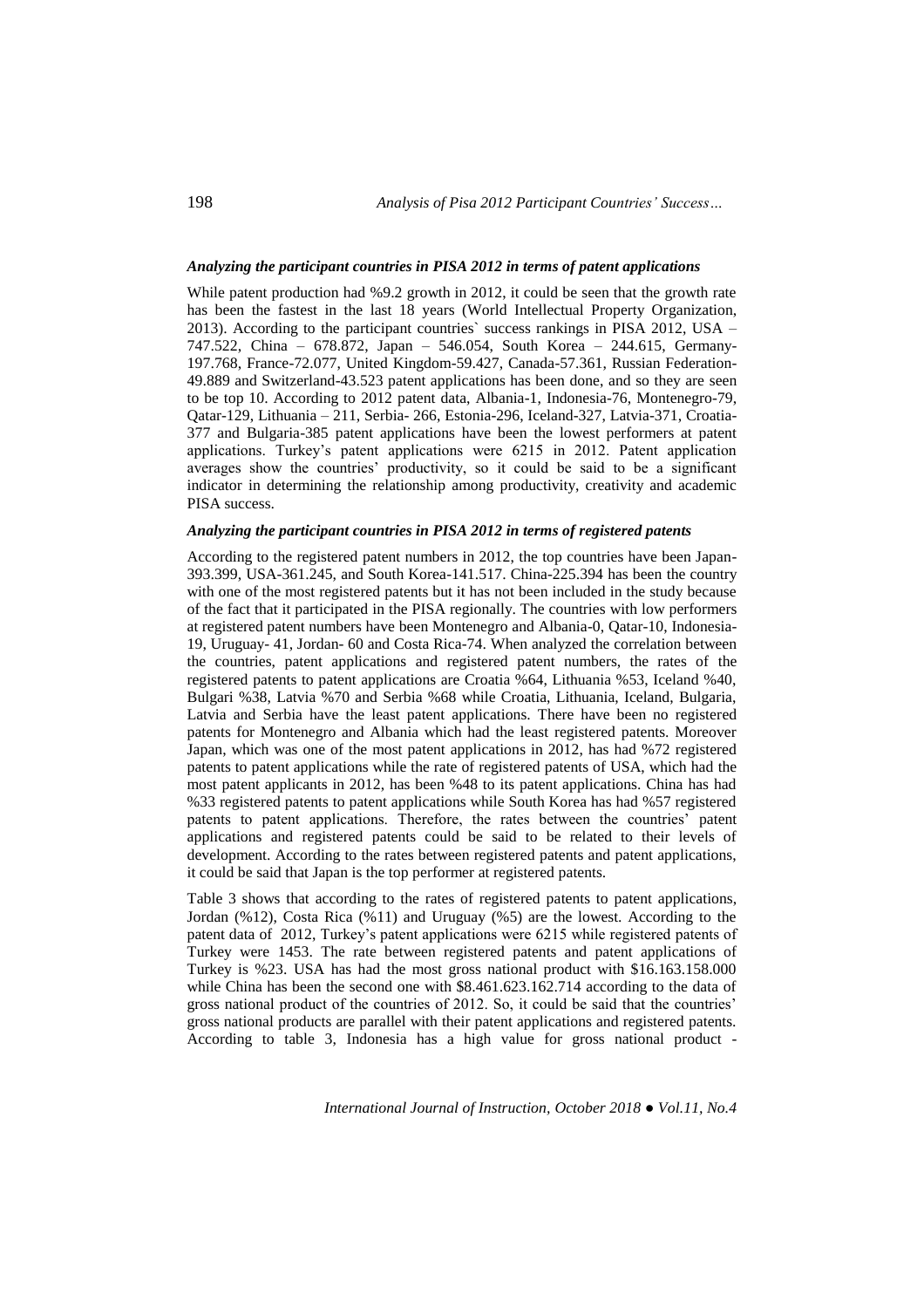\$917.869.913.365 but its patent applications and registered patents are not parallel with each other because of its population growth. The countries, whose gross national products have lower than the other countries, are Montenegro (\$56.485.301.967), Iceland (\$14.194.519.025), Estonia (\$23.135.266.649), Luxembourg (\$55.986.712.368) and Latvia (\$28.023.276.372). Their population sizes could be said to be parallel in terms of their gross national products. According to Turkey's gross national product of 2012, it was \$ 778.863.301.670. Moreover, Turkey's gross national product could be seen to be similar to Canada's gross national product which is one of the most developed countries, but they are not parallel with each other in terms of patent applications.

## **CONCLUSION AND DISCUSSION**

The countries' development levels and their production are parallel with each other. Both of them have affected themselves alternately. It brings out innovation, so innovation has a long developmental process. There are so many identifiers of innovation and patent is one of these identifiers (Wen at al., 2017). Therefore, patents are the most important element in showing the countries' development levels and their productivities. Patents make the countries be more internationalized (Picci & Savorelli, 2018). International efforts in teaching, learning and assessment of collaborative and creative problem solving skills in recent years clear empirical insights that present the relationship among the countries' creativity and productivity (Tan at al, 2018). The international tests results like PISA could be a determiner of the countries' development levels to some extent. PISA is to assess not only the participant countries' academic levels but also their productivities, problem solving skills and creativities. Moreover, it is seen as a significant indicator for determining the participant countries' levels and their productivity based on the academic knowledge. Academic science and especially industrial innovation have a deep linkage between them. It could be an indicator for improving their innovations quality (Zahringer at al., 2017). According to the findings of the related studies, knowledge recombination with the productivity has caused important understandable innovation productivity (Zahringer at al., 2017; Woo & Choi, 2018). Therefore, it could be said that there would be a significant relationship between knowledge and productivity, and so patent productivities of the participant countries in PISA 2012 have been analyzed according to their success rankings in PISA 2012 in the study.

The participant countries in PISA 2012 have been analyzed in terms of their gross national products, patent productions and registered patents, and they have been compared with their PISA success. However, it enables the countries to determine their location globally, especially top performers in PISA 2012 in similar to their patent production, which is an indicator of creativity and innovation. While one of the aims of PISA is to make an open and competitive market, it has been seen for educators that the participant countries' results are an indicator for economic competition for the future via evaluating students' cognitive skills (Sjoberg, 2016; Zhao, 2016). Patent production, which enables the countries to be at higher ranking in the competitive economy, is parallel with determining their future capacities, which is one of the PISA aims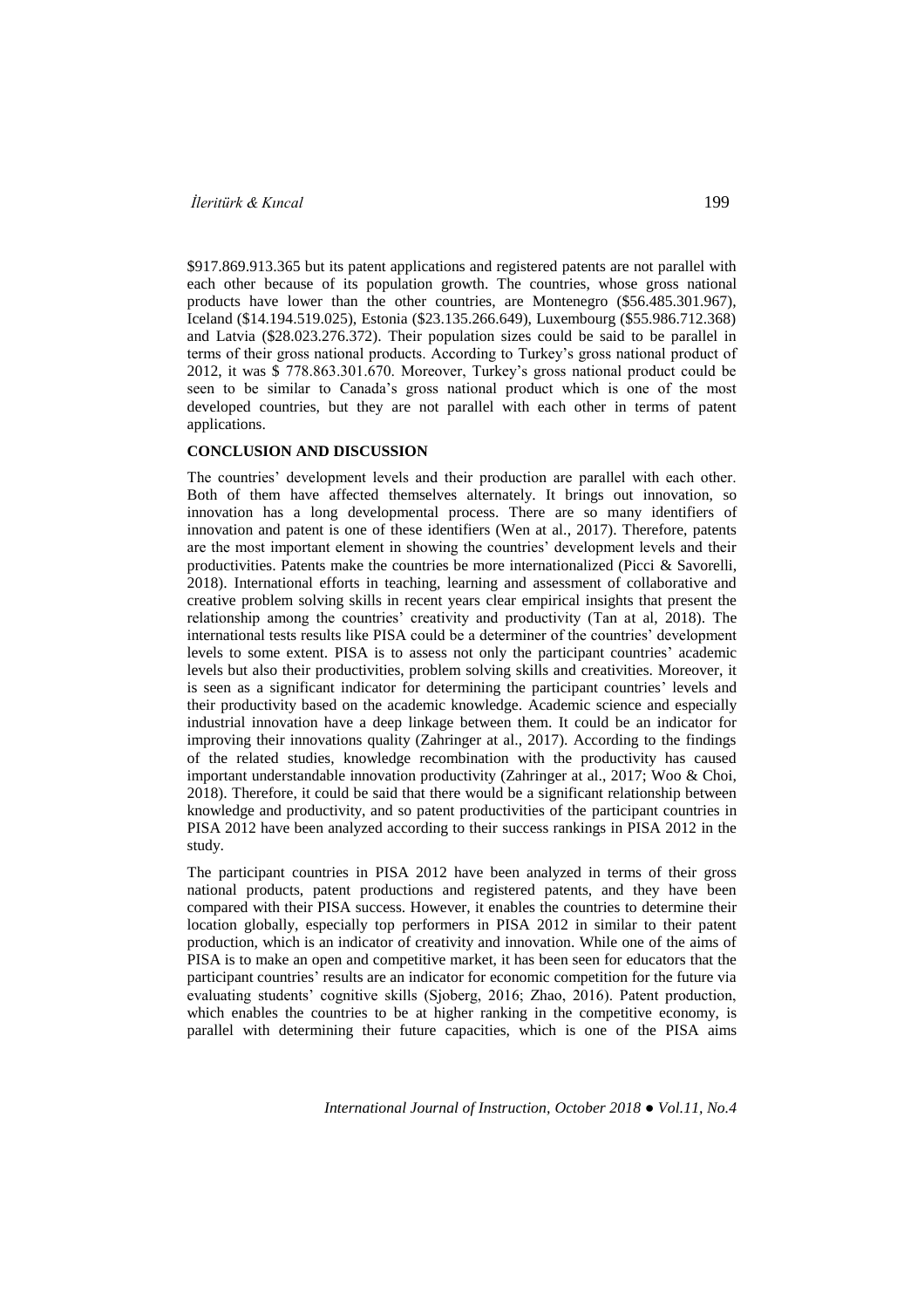(Sjoberg, 2016). The related studies show that creativity and knowledge production have a strong relationship between them (Autant-Bernard et al., 2017; Drivas et al., 2018; Picci & Savorelli, 2018). Accordingly, the countries with high performances in the international success rankings could be expected to be at higher levels in terms of creativity, entrepreneurship and patent production statistics.

In this manner, China, Japan and South Korea -top performers in PISA- have been found out to be at higher levels in terms of patent applications and registered patents according to the findings of the study. Therefore, it has been seen that USA, Germany, France, United Kingdom, Switzerland and Canada have also been at higher rankings in patent applications. The countries' policy consistencies on technological competitiveness have had highly crucial impacts on their patent productivities. Therefore, these countries have had higher policy consistencies to secure their sustainable technological competitiveness (Yoon at al., 2017). Patent applications could be said to be a significant predictor for the countries' development levels. Shanghai, Singapore, Hong Kong, Taiwan and South Korea have been identified as educational stars and for other countries who would like to improve their educational performance (Deng & Gopinathan, 2016). According to the study findings, the more developed countries intellectually have been come out to be parallel with each other in terms of patent applications. Al and Taskin (2015) have stated that increasing information value has achieved its contribution aim, which enables the economy via transforming theory into production. Therefore, transforming information into the production as a raw material could be said to be a significant indicator about both the countries' economic and intellectual development levels.

The other important result of the study is the rate between the patent applications and the registered patents. When the registered patents of China, USA, South Korea and Japan, which are top performers at patent applications, have been analyzed, USA has the most registered patents, and also its rate of registered patents has been %48. It is pointed out that while the rate of China's registered patents is %33, the rate of Korea's registered patents is %47. It has been outstandingly understood that the rate of Japan's registered patents is %72 although it has been in the higher rankings in PISA 2012. Another important result is that the rates of registered patents of Croatia, Latvia and Serbia are as %64, %70 and %68 respectively though they are the countries with the lowest rate for patent application. So, registered patents are an important indicator as well as patent applications to determine countries' development levels. Dang & Motohashi (2015) have stated in their study that patent applications and registered patents have strong correlation with R&D (research & development) expenditures. Patent application procedures are more accessible for the countries than registration because of the fact that each country has a unique patent registration process and use societal intellectual knowledge (Byun at al., 2018; Robinson & Raven, 2017; Srivastava, 2017). R&D studies have important roles to register patents and transfer intellectual knowledge into the production. So, it could be said that patent applications and R&D studies would be handled with together to increase the registered patents.

Research results state that China and USA are at the first rankings in terms of gross national product and population size. Population intensities of China and USA are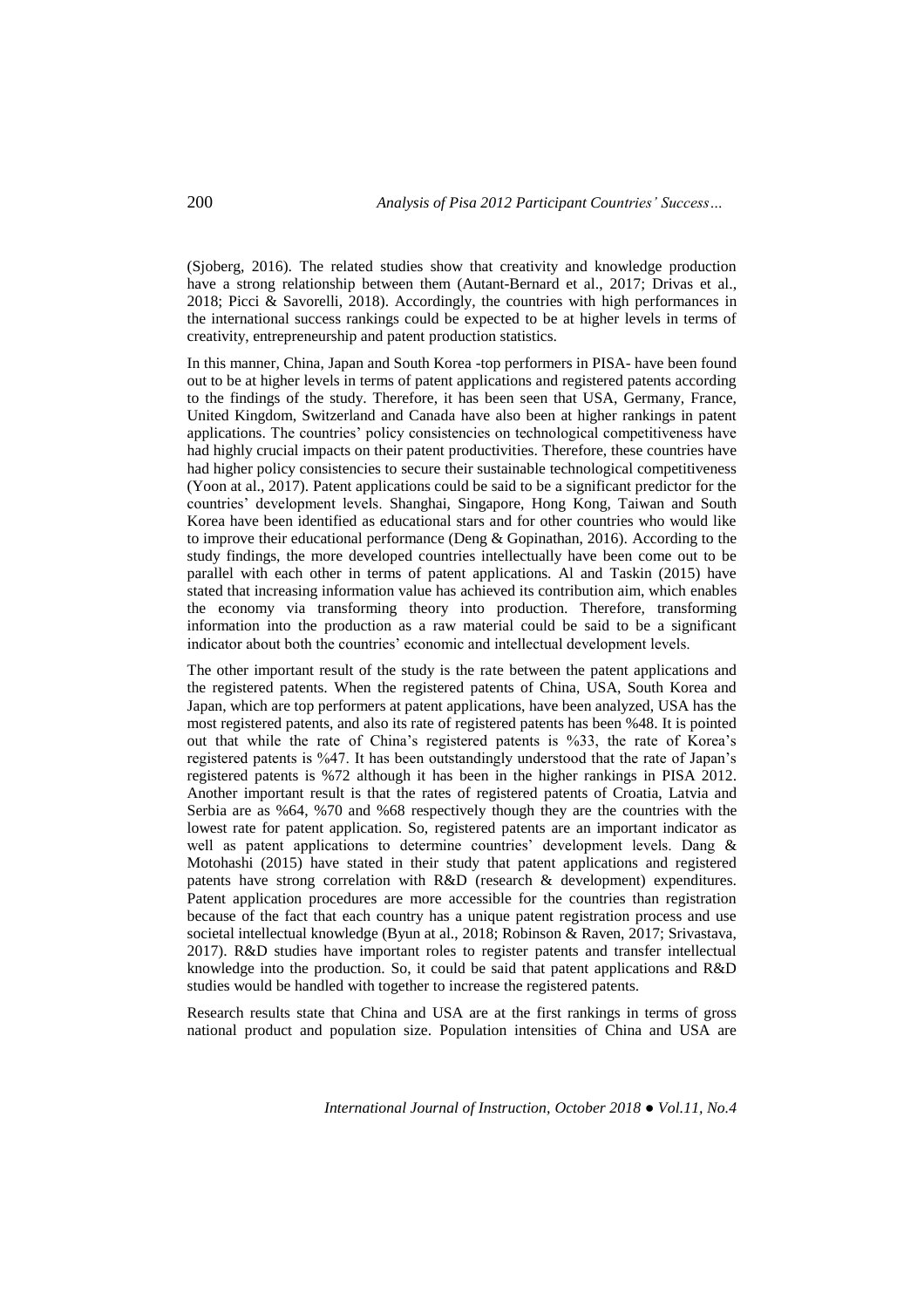different from each other, but they are the top countries in PISA 2012 in terms of population. In this manner, it could be said that the population sizes, gross national products and patent applications of China and USA have been parallel with each other. Moreover, there is a negative relationship between especially Indonesia's population and gross national products notwithstanding that Indonesia and Brazil are the most crowded countries. Indonesia has the lowest rate for patent production contrary to income and population. Knowledge based patent production is seen to be an important element for developed and innovatory product creation (Federico & De La Vega, 2010). Therefore, it is thought that Indonesia PISA success being at lower rankings is a predictor of enabling product development; in other words it is the predictor of transforming theory into practice. However, the Indonesian population and yearly income for a person should be taken into consideration. So it is seen to be highly low for Indonesian people. Current competitive environment, especially in developed countries, and technical qualifications enhanced their practice fields, and also laboratory environments in which different practices are implemented would enable to increase innovatory approaches (Henri at al., 2015).

Accordingly, any professions and professional skills especially in Indonesia, a developing country, are significant elements for determining the countries' economic performances (Florida & Mellander, 2010). According to table 3, the differences among the lower ranking countries have reflected their transformation learning into ability, so it has reflected their productivity. So it could be said that their low performances in PISA 2012 may be an indicator for their low patent productivities (Gneezy at al., 2017). So, it could be said that patents are important indicators transforming human capital into technological innovation and innovatory performance. Indonesia is both one of the most crowded country in terms of population and also has the biggest economy in Southeast Asia (TMMOB, 2007). Therefore, human capital, called as educated ones and created qualified labor, could be said to cause the countries to fall behind because of inadequate employment and insufficient environments for transforming qualified human capitals into technological developments and innovations especially in developed countries. Moreover Hu et al. (2017) state that patents are driven by technology innovation by estimating patent production function and increasing labor productivity contributes to the connection between patents and technology innovation.

In this manner, PISA may be said to be a determiner for patent production, one of the most important indicator for competitive economies as well as enabling to assess students' academic knowledge. But there are so many critics about its inefficiency in determining creativity for patent production and competitive environment while PISA enables just to assess students' cognitive skills (Deng & Gopinathan, 2016; Sjoberg, 2016; Zhao, 2016). It has been seen that especially USA's higher success in patent production is not parallel with its average scores and rankings in PISA 2012 mathematical, science and reading literacy. USA is an exception. It has been stated that there are many negative results about PISA 2012 in the critical letter that has been published by academics and educationalists worldwide. So, those negative results are that PISA results assess students especially with quantitative data, and accordingly it couldn't assess them in terms of quality defined in the educational politics, and PISA is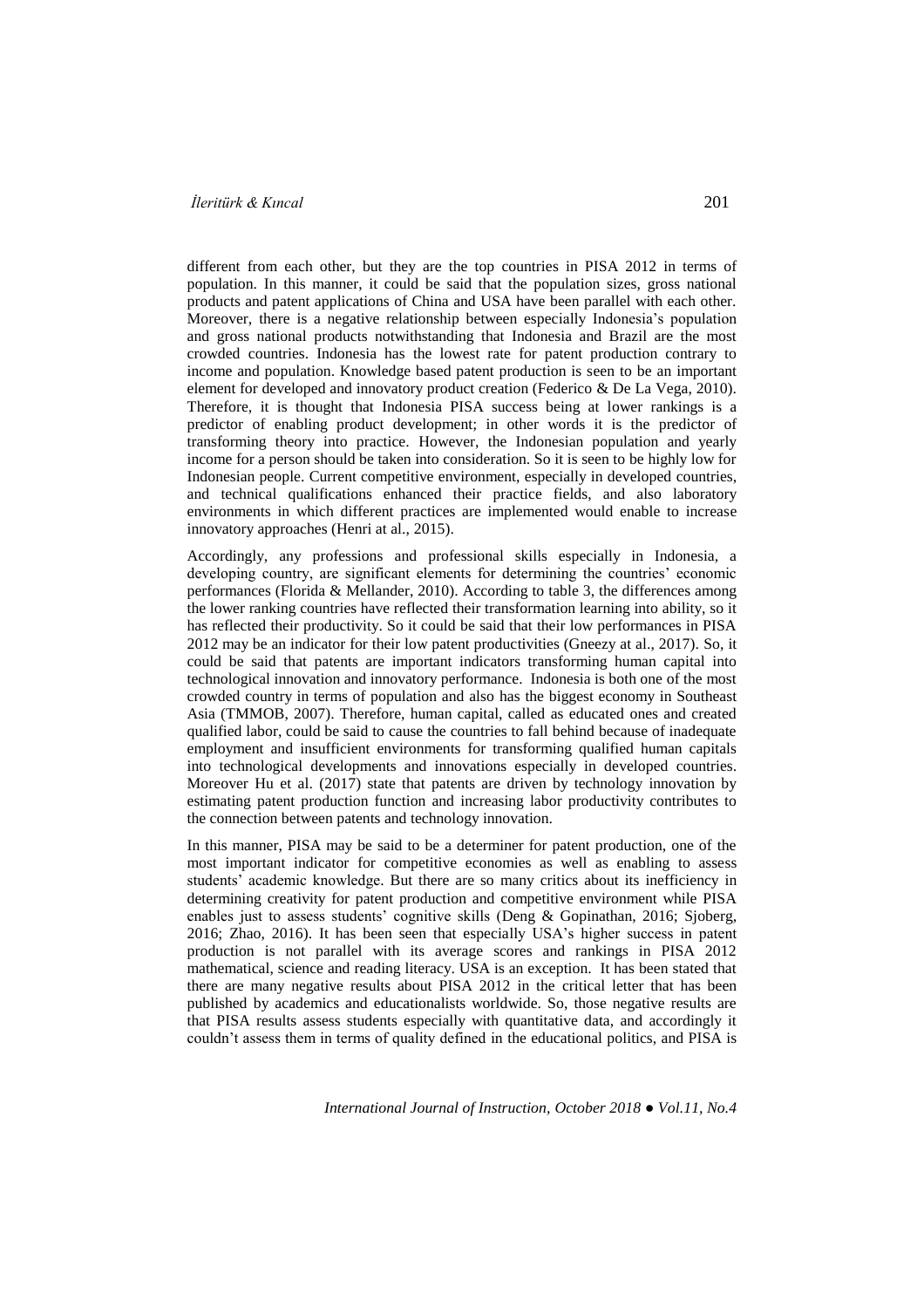about assessable aspect of education and it couldn't evaluate students' long term skills like creativity and entrepreneurship (Academics Letter, 2014). Therefore, it may be said that PISA is adequate for evaluating students' academic knowledge but it is not an evaluator for the factors enabling to growing and improving such as entrepreneurship, innovation or creativity. So, the results of the study have showed that there is no significant relationship between patent production and PISA success but its results could be used for the identifier for different categories eg. literacy or knowledge production.

According to the study results, it should be suggested that patent activities and economic development of the OECD countries and other countries from 2012 to now would be analyzed comparatively. Moreover, the relationship between research and development activities and patent applications should be suggested to be analyzed. This study analyzed 2012 patent applications of many countries in terms of different variables, and so for future studies it should be suggested that PISA 2015 and 2018 results could be analyzed comparatively for patent applications and gross national product for developed and developing countries.

# **REFERENCES**

Academics Letter, (2014, 6th May). OECD and PISA tests are damaging education worldwide academic. The Guardian. Retrieved 29 March, 2016 from [http://www.theguardian.com/education/2014/may/06/oecdpisa-tests-damaging](http://www.theguardian.com/education/2014/may/06/oecdpisa-tests-damaging-education-academics)[education-academics.](http://www.theguardian.com/education/2014/may/06/oecdpisa-tests-damaging-education-academics).

Al, U. & Taşkın, Z. (2015). Relationship between economic development and intellectual production*. Collnet Journal of Scientometrics and Information Management*, 9/1, 25-35. DOI: 10.1080/09737766.2015.1027102

Autant-Bernard, C., Chalaye, S., Gagliardini, E. & Usai, S. (2017). European knowledge neighbourhood: Knowledge production in EU neighbouring countries and intenstity of the relationship with EU countries. *Tijdschrift voor Economics en Sociale Geografie,*  108/1, 52-75.

Başkaya, S., Klumpp, M., & Cuypers, M. (2015). European patent registrationsmeasuring research efficency in higher education. In M. Klumpp, S. Zelewski and N. Akca (Eds.), *International Perspectives on University Efficiency* (pp. 203-215). Berlin: Logos Verlag Berlin GmbH.

Bjornskov, C. & Meon, P. G. (2013). Is truth the missing root of institutions, education, and development? *Public Choice*, 157/3, 641-669.

Byun, J., Sung, T.E. & Park, H.W. (2017). Technological innovation strategy: how do technology life cycles change by technological data. *Technology Analysis & Strategic Management*, 30/1, 98-112.

Dang, J. & Motohashi, K. (2015). Patent statistics: A good indicator for innovation in China? Patent subsidy program impacts on patent quality. *China Economic Review, 35:* 137-155.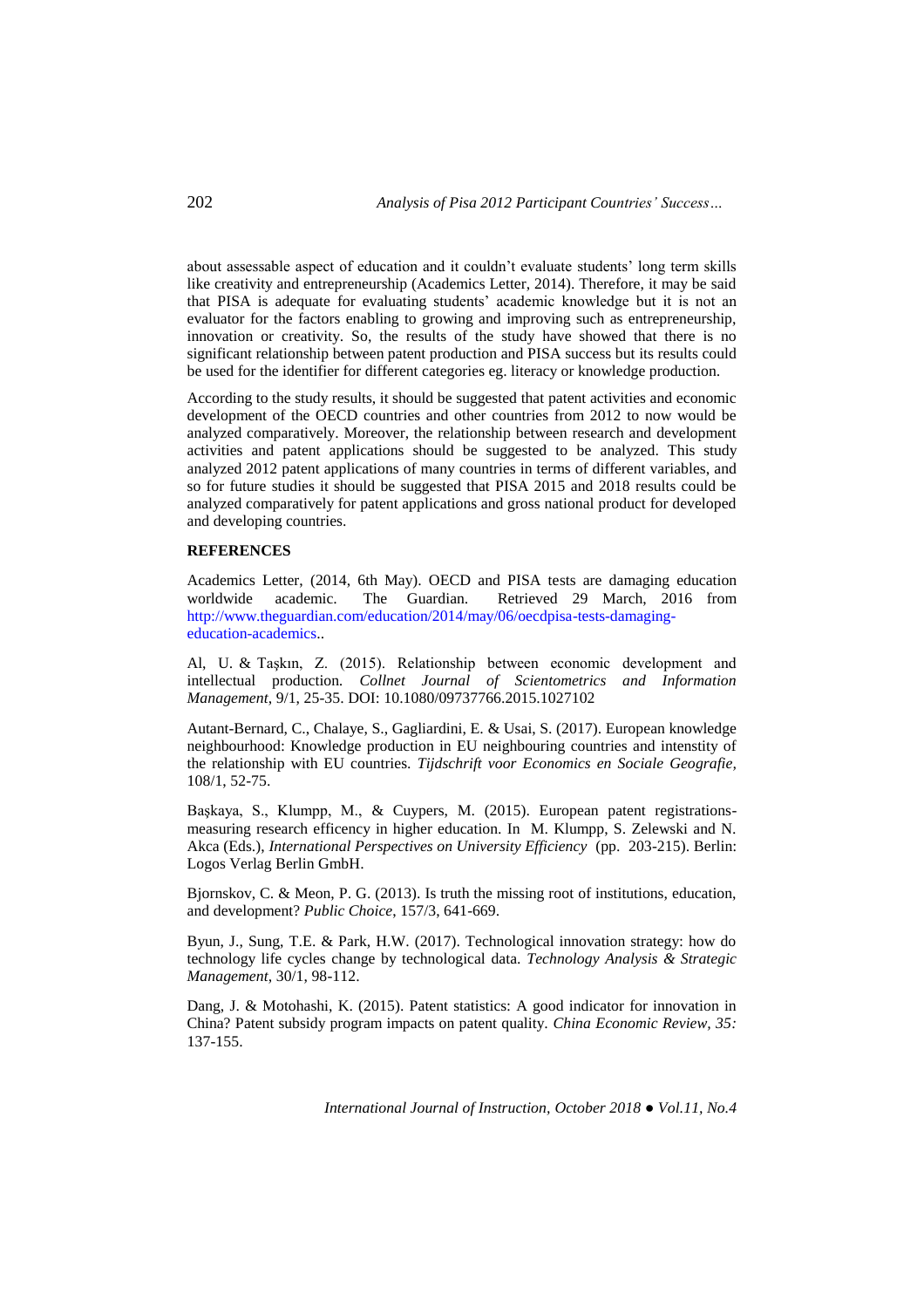Deng, Z. & Gopinathan, S. (2016). PISA and high performing education systems: explaining Singapore's education success. *Comparative Education*, 52/4, 449-472. DOI: 10.1080/03050068.2016.1219535.

Drivas, K., Economiodu, C. & Tsionas, E. G. (2018). Production of output and ideas: Efficiency and growth patterns in the United States. *Regional Studies,* 52/1, 105-118.

Federico, A. & De La Vega, R. (2010). Knowledge management and innovation: What must governments do to increase innovation? In A. Green, M. Stankosky and L. Vandergriff (Eds.), In *Search of Knowledge Management* (pp.275-287). United Kingdom: Emerald Group Publishing Limited.

Florida, R. & Mellander, C. (2010). Skill and cross-national economic performance. The Royal Institute of Technology Centre of Excellence for Science and Innovation Studies (CESIS), Electronic Working Paper Series paper no. 220. Retrieved 29 March, 2016 **has a more contract of the contract of the contract of the contract of the contract of the contract of the contract of the contract of the contract of the contract of the contract of the contract of the contra** [https://www.researchgate.net/profile/Charlotta\\_Mellander/publication/46470129\\_Skill\\_](https://www.researchgate.net/profile/Charlotta_Mellander/publication/46470129_Skill_and_Cross-National_Economic_Performance/links/5437a01f0cf2d5fa292b48a7.pdf) [and\\_Cross-National\\_Economic\\_Performance/links/5437a01f0cf2d5fa292b48a7.pdf.](https://www.researchgate.net/profile/Charlotta_Mellander/publication/46470129_Skill_and_Cross-National_Economic_Performance/links/5437a01f0cf2d5fa292b48a7.pdf)

Furuoka, F. (2018). Is population beneficial to economic growth? An empirical study of China. *Qual Quant,* 52: 209-225. Retrieved 29 January, 2018 from [https://doi.org/10.1007/s11135-016-0463-6.](https://doi.org/10.1007/s11135-016-0463-6)

Garza-Rodriguez, J., Andrade-Velasco, C.I., Martinez-Silva, K.D., Renteria-Rodriguez, F.D., & Vallejo-Castillo, P.A. (2016). The relationship between population growth and economic growth in Mexico. *Econ. Bull.* 36: 97–107.

Gneezy, U., List, J. A., Livingston, J.A., Sadoff, S., Qin, X. & Xu, Y.(2017). Measuring success in education: The role of effort on the test itself. Retrieved 27 February, 2018 from [http://www.nber.org/papers/w24004.pdf.](http://www.nber.org/papers/w24004.pdf)

Henri, D., Damayanty, M. S., Jacky, K., & Jean-Marie Jr, D. (2015). Automatic patent analysis used to improve innovation and development in developing countries. *British Journal of Applied Science and Technology*, 7/3, 237-252.

Hoareau, C., Ritzen, J., & Marconi, G. (2013). Higher education and economic innovation, a comparison of European countries. *IZA Journal of European Labor Studies*, 2/24, 1-24.

Hu, A.G.Z., Zhang, P. & Zhao, L. (2017). China as number one? Evidence from China's most recent patenting surge. *Journal of Development Economics,* 124: 107-119.

Hudson, J., & Minea, M. (2013). Innovation, intellectual property rights, and economic development: a unified empirical investigation. *World Development*, 46, 66–78.

Kalanje, M. C. (2017). Role of intellectual property in innovation and new product development. Retrieved 23<sup>rd</sup> April, 2017 from [http://www.wipo.int/sme/en/documents/ip\\_innovation\\_development\\_fulltext.html.](http://www.wipo.int/sme/en/documents/ip_innovation_development_fulltext.html)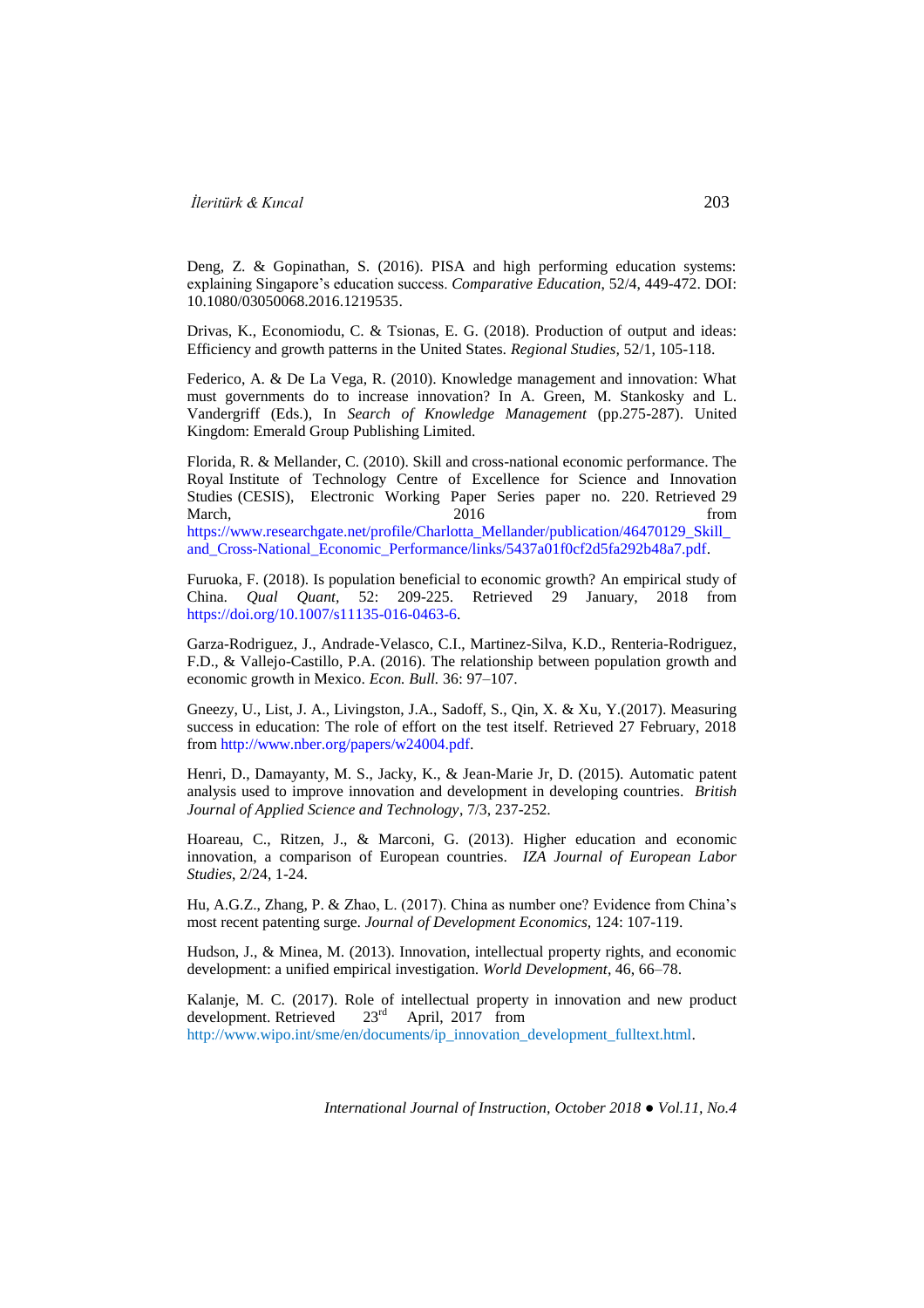Kavak, Ç. (Şubat, 2009). Bilgi ekonomisinde inovasyon kavramı ve temel göstergeleri. The paper presented in XI. Akademik Bilişim Conference, Harran University, Şanlıurfa.

Khramova, E., Meissner, D. & Sagieva, G. (2013). Statistical patent analysis indicators as a means of determining country technology specialization. Retrieved 23rd April, 2017 from [https://www.hse.ru/data/2013/04/10/1297571825/09STI2013.pdf.](https://www.hse.ru/data/2013/04/10/1297571825/09STI2013.pdf)

Kourtit, K., Nijkamp, P. & Stough, R. R. (2018). Modeling regional growth and innovation. *International Regional Science Review,* 41/1, 3-6. DOI: 10.1177/0160017617698743.

Merriam, S. B., & Tisdell, E. J. (2016). *Qualitative research: A guide to design and implementation.* (4th edition). San Francisco: Jossey- Bass Publication.

Parcero, O. J., & Ryan, J. C. (2016). Becoming a knowledge economy: The case of Qatar, UAE, and 17 benchmark countries. *Journal of Knowledge Economy*, 1-28. DOI:10.1007/s13132-016-0355-y.

Picci, L. & Savorelli, L. (2018). The inventor balance and the functional specialization in global inventive activities. *Economics of Innovation and New Technology,* 27/1, 39- 61. DOI: 10.1080/10438599.2017.1293598.

Pradhan, R. P., Arvin, M. B. & Bahmani, S. (2018). Are innovation and financial development causative factors in economic growth? Evidence from a panel granger causality test. *Technological Forecasting & Social Change*, [https://doi.org/10.1016/j.techfore.2018.01.024.](https://doi.org/10.1016/j.techfore.2018.01.024)

Punch, K. F. (2014). Sosyal araştırmalara giriş: Nicel ve nitel yaklaşımlar. (Çev. Bayrak, D., Arslan, H. B. and Akyüz, Z.). Ankara: Siyasal Kitabevi. Rowlinson, M. (2004). Historical analysis of company documents. In C. Cassell and G. Symon (Eds.), *Essential Guide to Qualitative Methods in Organizational Research* (pp. 301-312). London: Sage Publications.

Raghupathi, V. & Raghupathi, W. (2017). Innovation at country-level:association between economic development and patents. *Journal of Innovation and Entrepreneurship*, 6/4, 1-20. Doi: 10.1186/s13731-017-0065-

Robinson, D. & Raven, M. (2017) ıdentifying and preventing biopiracy in Australia: Patent landscapes and legal geographies for plants with indigenous Australian uses. *Australian Geographer,* 48/3, 311-331.

Sims, P.C. (2013). *PISA and labor productivity: Is PISA an accurate measure of the future economic capacity of students?* Unpublished master thesis. Graduate School of Arts and Sciences of Georgetown University, Washington D.C. Retrieved 23<sup>rd</sup> April, 2017 from

[https://repository.library.georgetown.edu/bitstream/handle/10822/558579/Sims\\_georget](https://repository.library.georgetown.edu/bitstream/handle/10822/558579/Sims_georgetown_0076M_12128.pdf?sequence=1&isAllowed=y) [own\\_0076M\\_12128.pdf?sequence=1&isAllowed=y.](https://repository.library.georgetown.edu/bitstream/handle/10822/558579/Sims_georgetown_0076M_12128.pdf?sequence=1&isAllowed=y)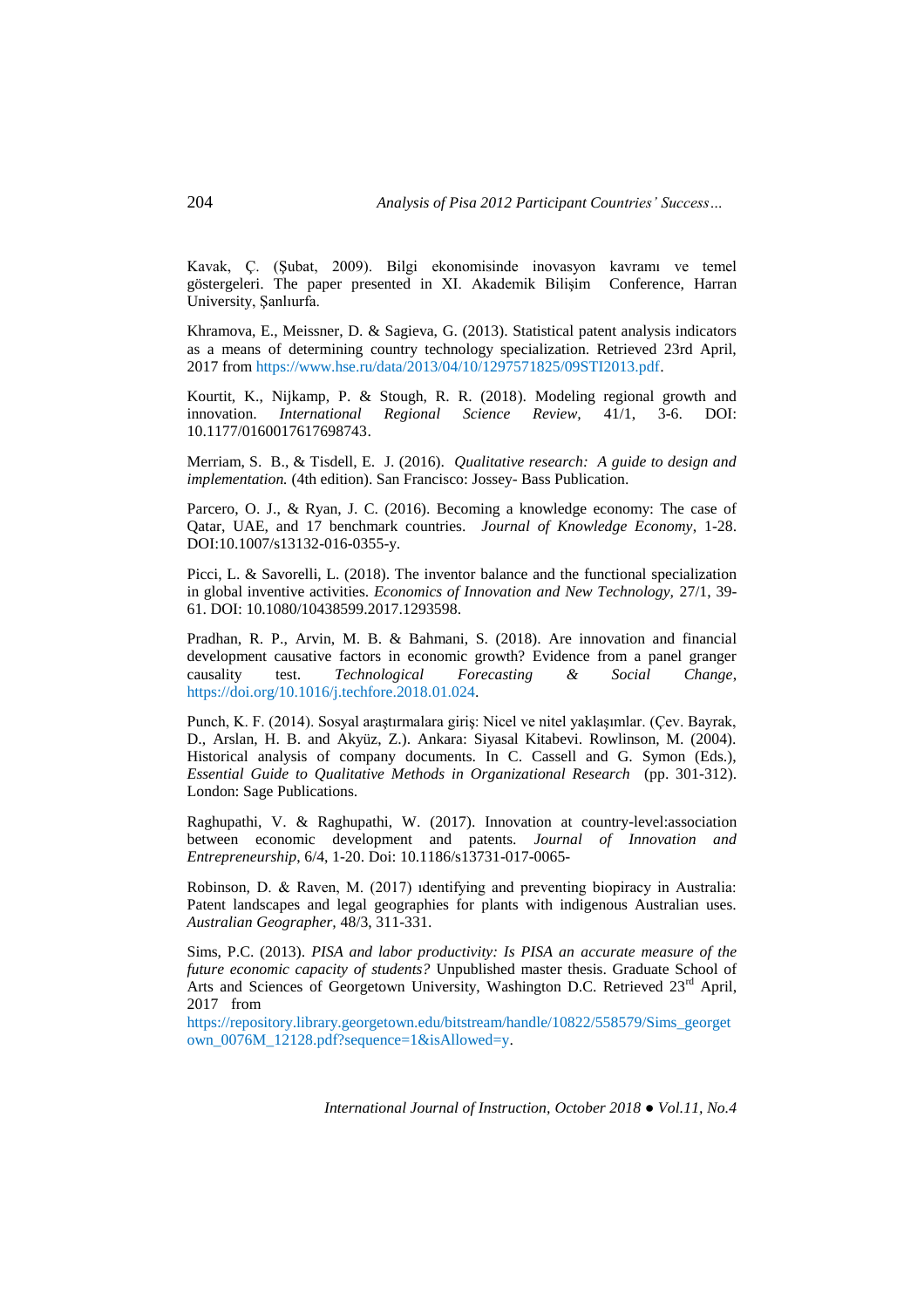Sjoberg, S. (2016). OECD, PISA, and Globalization: The influence of the international assessment regime. In C. H. Tienken and C. A. Mullen (Eds.), Education *Policy Perils, Tackling the tough issue* (pp.102-133). UK: Routledge Publications.

Srivastava, A. K. (2017). Innovative knowledge and command on intellectual fruits: A jurisprudence of court in conflict on pharmaceutical patent*. Imperial Journal of Interdisciplinary Research*, 3/5, 71-74.

Tan, J.P., Calleon, I., Ng H. L., Poon C. L. & Koh, E. (2018). Collective creativity competencies and collaraborative problem-solving outcomes: insights from the dialogic interactions of Singapore student teams. In Care E., Griffin P., Wilson M. (eds) *Assessment and Teaching of 21st Century Skills. Educational Assessment an Information Age.* Springer Publishing, Cham.

Tebaldi, E. & Elmslie, B. (2013). Does institutional quality impact innovation? Evidence from cross-country grant data. *Applied Economics,* 45/7, 887-900. DOI: 10.1080/00036846.2011.613777

TMMOB. (2007). Ülke örnekleri ile kalkınma ve sanayileşme modelleri. TMMOB Sanayi Kongresi 2007 Oda Raporu. Retrieved 28 March, 2016 from [http://www.mmo.org.tr/resimler/dosya\\_ekler/403675579f61145\\_ek.pdf.](http://www.mmo.org.tr/resimler/dosya_ekler/403675579f61145_ek.pdf)

Wen, J., Yang, X. Y., Feng, G.F., Sui, B. & Chang, C. P. (2017). *Qual Quant,* 51: 2489- 2506. DOI: 10.1007/s11135-016-0405-3.

Woo, S. & Choi, J. Y. (2018). Knowledge sources and recombination capabilities in developing new convergent products. *Technology Analysis & Strategic Management,*  30/2, 227-240.

World Intellectual Property Organization (WIPO). (2013). World Intellectual Property Indicators. Retrieved 03 May 2016 from [http://www.wipo.int/edocs/pubdocs/en/intproperty/941/wipo\\_pub\\_941\\_2013.pdf.](http://www.wipo.int/edocs/pubdocs/en/intproperty/941/wipo_pub_941_2013.pdf)

Yin, R. K. (2014). *Case study research: Design and methods.* (5th edition). United State of America: SAGE Publications.

Yoon, J., Oh, Y. & Lee, J.D. (2017). The impact of policy consistency on technological compettiveness: A study on OECD countries. *Energy Policy,* 108: 425-434.

Zahringer, K., Kolympiris, C. & Kalaitzandonakes, N. (2017). Academic knowledge quality differentials and the quality of firm innovation*. Industrial and Corporate Change,* 26/5, 821-844. DOI: 10.1093/icc/dtw050.

Zhang, S. (2015). Analysis of the correlation between population growth and economic development in Asian countries. *Cross Cult. Commun.* 11: 1–6.